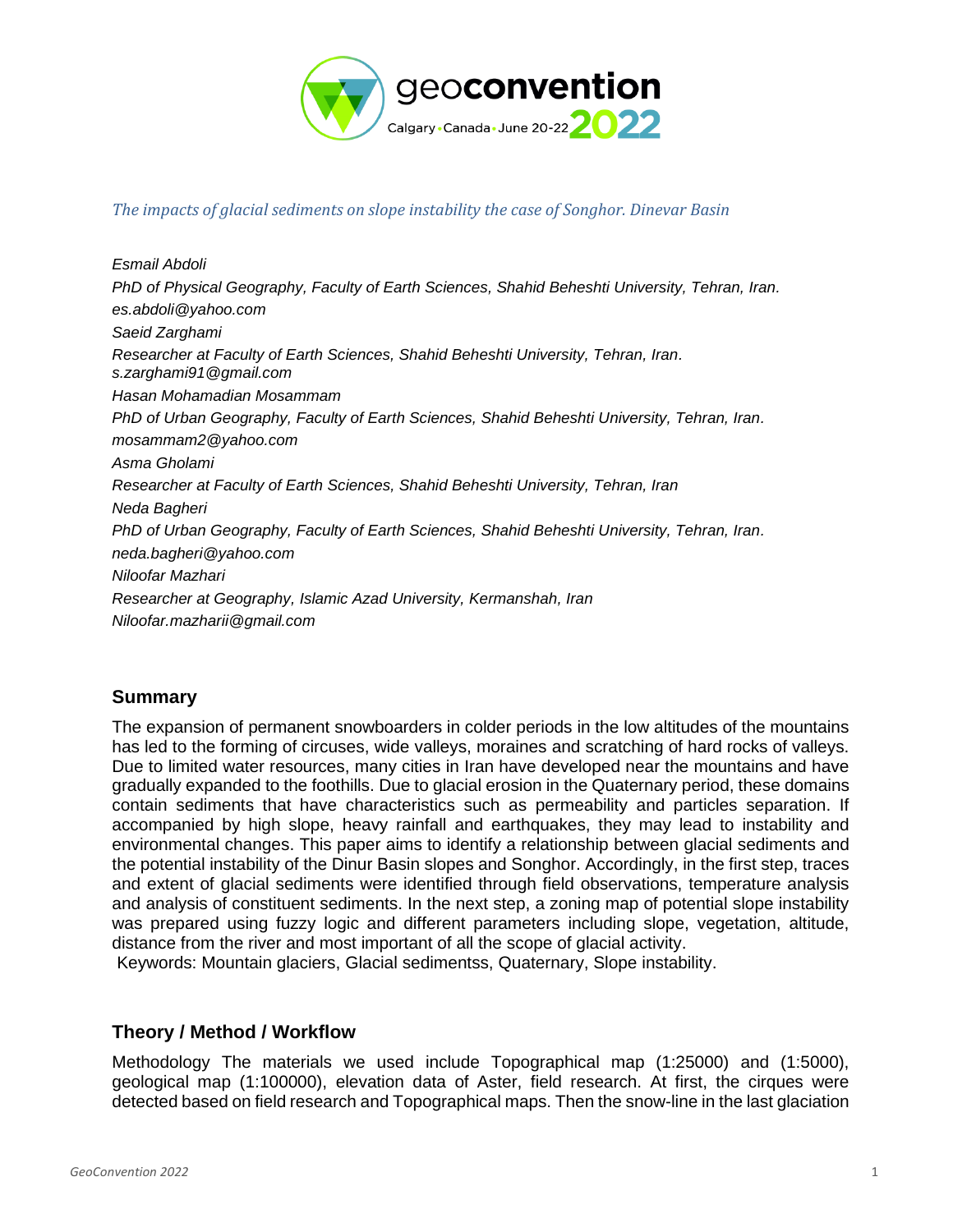

was determined by using the Wright method. Sediment samples from the area (six sites) were used to calculate granulometry, deposition parameters and microscopy analyses. Statistics parameters were calculated by Folk method and microscopic studies on thin sections of sediments 1 mm to 0.063 micron was applied for tracking the source.

## **Results, Observations, Conclusions**

The findings of this study revealed that out of 1.7 square kilometers development, from 1987 to 2020, Songhor city expanded to the slopes prone to instability up to1 square kilometer. The map of slope instability potential also showed that half of the city was located in the area with high potential of slope instability. Furthermore, with respect to the physical development of Songhor to the high slopes, it is necessary to identify the areas prone to slope instability.